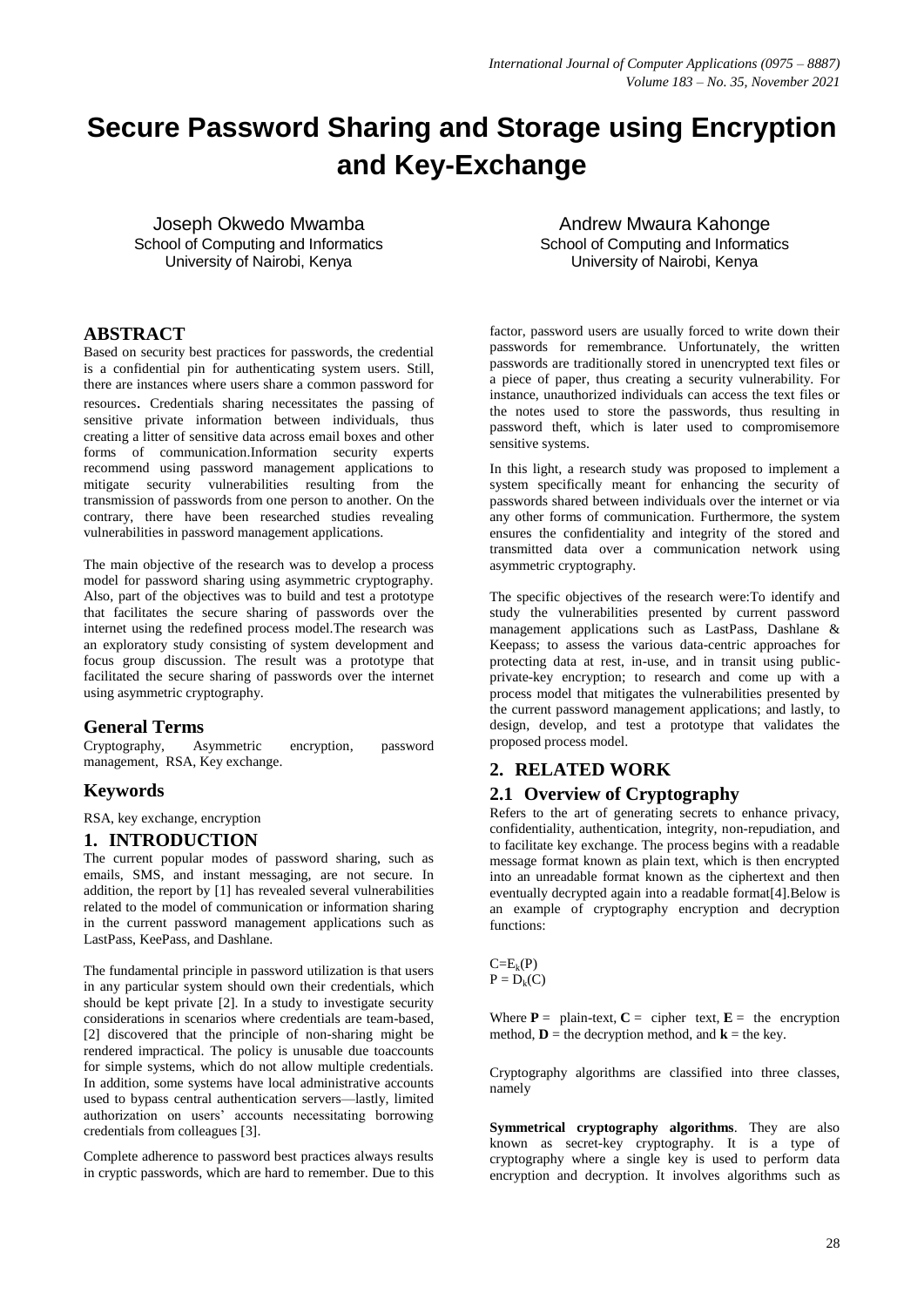Advanced Encryption Standard, Data Encryption Standard, and Blowfish.

**Asymmetrical cryptography**. Also known as public-key cryptography. It consists of the use of two keys. The public key for encryption and the private key for decryption. It involves encryption algorithms such as RSA and Diffie-Hellman algorithm

**Hash Functions**: Refers to irreversible mathematical transformations used to facilitate authentication or assess shared information integrity. It involves encryption algorithms such as SHA. For the study, the focus domain was public-key cryptography using RSA since its application was used to generate keys, certificates, encryption, and data decryption

#### *2.1.1 Public Key Cryptography Using RSA*

It involves using two derived keys, a public key advertised to everyone and a private key held privately for decryption.For example, assume there exists two individuals, Agnes and Bill. Agnes wants to send Bill a message. Agnes will encrypt the information she wants to send to Bill using Bill's public key. In return, Bill will decrypt the message using his private key to read the message. Other than encrypting and decrypting the message, the technique can also be used to validate who sent the message. Validation is achieved when the sender encrypts the message using their private key, and then the receiver decrypts it using the sender's public key[4].

One of the most popular implementations of public-key cryptography is the RSA algorithm. RSA is an encryption algorithm developed by Rivest, Shamir, and Adelman. The main functionalities of the RSA are to offer a means for facilitating key exchanges, generating digital signatures, and providing encryption to small blocks of data. Its implementation focuses on encrypting the session key used for secret key encryption (message integrity) or the encrypted message cipher (digital signature)[4].It is considered one of the most secured asymmetric algorithms because its algorithms involve large numbers and the difficulty of generating prime factors for those large numbers. The key generation process is as follows:

- 1. Select two prime numbers, x, and y. Then, generate the modulus z, where  $z=xy$ .
- 2. Select number w, which is relatively prime (does not divide evenly into) to x and y. Where  $w = (x 1)(y-1)$ . Select the third number, e, that is relatively prime to (i.e., it does not divide evenly into) the product  $(p-1)(q-1)$ . The number e is the public exponent.
- 3. Compute private integer d, where d is the private exponent. From the quotient  $(wd-1)/[(p-1)(q-1)]$ .

The public key is represented by the pair (z,w). This information is made publicly available since it is not mathematically feasible to regenerate d from z and w if x and y are large enough.

The encryption function C is as below:

 $C = M^w \mod z$ 

The decryption function M is as below:

$$
M=C^d \ mod \ z
$$

Mathematically, the algorithm takes in a lot of computing power when the selected prime numbers are too large. Below is a mathematical example using purposefully selected small prime numbers.

- 1. Let  $x=3$  and  $y=5$ .
- 2. Compute modulus z where  $z = xy = 15$ .
- 3. Select w which must be relatively prime to x and y.  $(x-1)(y-1) = (2)(4) = 8$ . Select w=11.
- 4. Compute d such that  $(wd-1)/[(x-1)(y-1)]$  is an integer. Thus, the value  $(11d-1)/[(2)(4)] = (11d-1)/8$ . d=3 which is an integer.
- 5. Assume the message we want to send has a value of 7 (i.e., M=7).
- 6. The sender will use the public encryption function (M) using the public key pair  $(w,z)=(11,15)$ . Then, the ciphertext (C) is computed with the formula  $C = 7^{11}$  mod 15 = 1977326743 mod 15 = 13.
- 7. The receiver decrypts using private key pair  $(d,z)=(3,15)$  and generates the plain-text with the formula  $M = 13^3$  mod  $15 = 2197$  mod  $15 = 7$ .

## **2.2 Current Password Sharing and Storage Tools**

### *2.2.1 LastPass password manager & security architecture*

LastPass is a password management application that helps users enhance their productivity and minimizes the chances of password-related breaches during creation, storage, usage, and sharing[1].The security premise of the password manager revolves around a master password, which is created during the registration process. Then, the credential is used to authenticate into the portal via the browser extension or by the remote web portal.LastPass portal or vault is used to manage credentials and identities or links (URL) for other resources, thus bringing out its functionality as a password manager. The user can conduct operations such as adding, viewing, and managing credentials and other resources saved within the LastPass vault. Principal access to the vault is facilitated using the correct username and Master Password.

A report by [1] indicated that an option to remember the MasterPassword isoffered on web browser extension and the mobile application versions of LastPass. This functionality reduces the effort on the user's end to keep remembering the master password. However, on the contrary, it exposes the platform to a security vulnerability since the password can be acquired in un-encrypted form from the application, thus providing an opportunity to decrypt the owners' vault by an intruder.

The application security design follows the 'local-only encryption' model. It means that the user data stored in the vault can only be encrypted and accessed from the user's local computer. The feature eliminates the need to hold the master password on LastPass remote servers. Once user data is encrypted using the unique key stored locally, the data is synchronized to LastPass remote secure storage. [1]Also reported, LastPass cannot decrypt users' data due to a lack of access to the master password.

LastPass uses the master password and the username as the salt during account creation to generate the encryption. One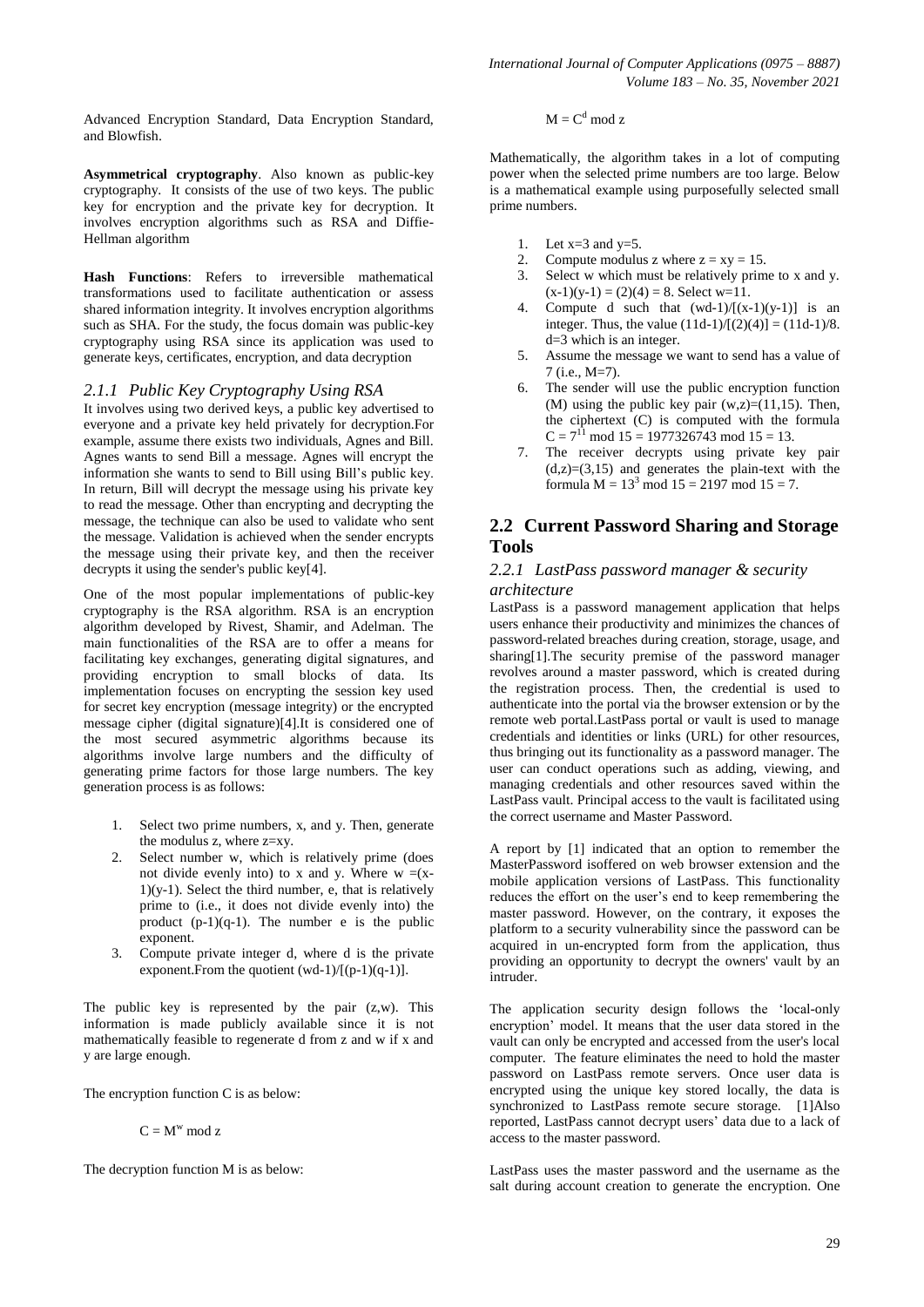hundred thousand one hundred rounds of PBKDF2-SHA256 are used to create the encryption keys on the clientside. In addition, another round of hashing is performed on the master password, after which it is sent to the remote server for storage. The remotely stored credential helps during the login process on the LastPass domain and for the addition of extra devices for local storage.

Despite all of the above security measures, the report by [1] also indicated that researchers were able to retrieve one-time recovery passwords (ROTP) from LastPass local storage, then use them to gain access to the victim's local storage. Furthermore, to aggravate the situation, the retrieved credentials gained access from anywhere since it bypassed counter-measures such as multi-factor authentication.Another vulnerability reported by [1] is the acquisition of the user master password during an active login session on the local computer. The vulnerability revealed that the key to the encrypted local database was stored within the local computer. Thus, access to the key gave way to the entire database contents. The techniques used to access the keys were cross-site scripting (CSS) and cross-site request forgery (CSRF).Partial encryption of the user's vault was also presented as a security vulnerability. The URL or the identity of the resources whose corresponding passwords were stored in the vault were maintained in plain text passwords.

### *2.2.2 Dashlane password manager & security architecture*

The password management application has a security premise similar to that of LastPass. The master password is used to generate a key, which is used to encrypt the password vault. Ten thousand rounds of PBKDF and SHA-256 are used to create the encryption key on the client machine only. The differentiating factor to the LastPass application is that the master password is never stored nor sent.

The weakness presented by Dashlane is the optional password-changing module implanted on the server-side. The passwords are sent between the server and the client machine without encryption using the previously generated key during this action. However, the platform relies on SSL for protection. Therefore, the transmitted passwords are vulnerable if intercepted by an intruder. Furthermore, according to Dashlane, the passwords are deleted on the server-side once the process is completed [1].

### *2.2.3 KeePass password manager & security architecture*

Keepass is a password management application that offers no server or cloud component for managing passwords[2]. Instead, the entire application service is implemented locally on users' devices, such as computers or a universal serial bus (USB). The application offers the following choices as modes of password protection.

- i. A key file is stored locally on the computer or USB drive.
- ii. Master password with an option to use it with the key file.
- iii. Operating system username and password for use on Windows operating system.

SHA-256 is used to generate an encryption key from a long list of values such as date, time, cursor position, and performance counters. By default, 6000 rounds of encryption

are used to generate the key. However, the number of rounds is customizable. The formula below is used if the key file is used together with the master password:

### *SHA-256 (SHA- 256 (password), key file contents).*

In the year 2015, a vulnerability was revealed within the export function[2]. Upon the discovery of the exposure, a tool known as KeeFarce was released to conduct exploitations. The tool was used to copy the contents of an active KeePass database into a CSV file. The resulting file contained the user names, passwords, notes, and URLs stored in the database in plain text.

The only limitation to the vulnerability is that an adversary needs access to the local device with administrative privileges before the malware or the tool could be deployed and executed. The vulnerability is also reported to exploit other password-management applications[1].

### **2.3 Other Password Sharing Techniques**

Besides the password management tools such as LastPass, a study by [1].has identified the following as the standard modes of password sharing.

### *2.3.1 Use of a notebook or paper*

Refers to a scenario where the passwords are written down as notes on a piece of paper. It's the most popular manual method for storing passwords. One of the advantages that come with the techniques is that resources are kept offline. However, on the downside, the process of keeping, managing, and tracking records is very tedious[1].

### *2.3.2 Storing passwords on unencrypted files in a connected device*

Refers to a case where passwords are stored or typed in a file, then stored within the device from which they will be used.

### *2.3.3 Storing passwords Using Browser Software*

Modern browsers, such as Google Chrome, Microsoft Edge, and Mozilla Firefox allow users to store their passwords for more effortless future authentication to resources accessed via the browser. In addition, chrome and Microsoft Edge offer storage in an unencrypted format, while Mozilla Firefox provides encryption and decryption functionalities.

## **3. CONCEPTUAL MODEL**

**[Figure 1](#page-3-0)** illustrates the proposed system model, which is a web-based portal consisting of the following:

- i. *Local client computers or endpoints* Hosts local encrypted lightweight SQLite database. The local storage holds owner registration details (names, passwords, device id, and network address), publicprivate key pairs, and sensitive data (passwords). The keys are generated during registration on the local computer using the OpenSSL RSA algorithm. The pair's public key is used to encrypt data stored in the database, while the private key is used for decryption during data access.
- ii. *Central requests logging server* The server consists of a MySQL database. The server is used to cache requests for shared resources temporarily. The server also holds users' public keys to facilitate sharing during the transmission process. Sensitive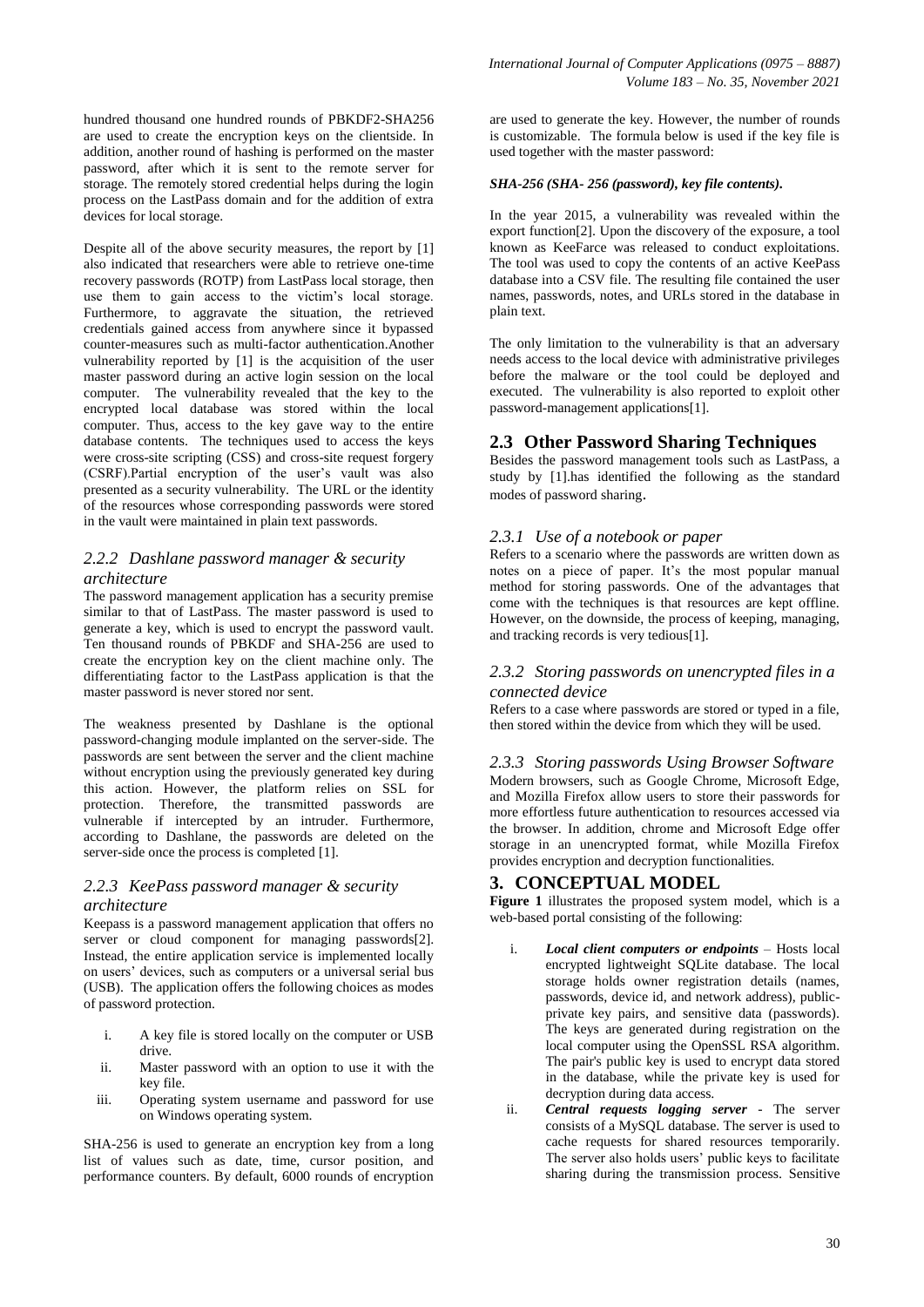user data such as credentials and passwords are only stored locally at the endpoints. The server holds the shared resource's sender and the receiver's identity during the data share process.

- iii. *OpenSSL RSA* encryption is used to generate keys & signatures.
- iv. *A secure socket layer (SSL)* will secure data in transit between the sender and the receiver web service API.



**Figure 1 Shows the proposed conceptual model**

# <span id="page-3-0"></span>**4. METHODOLOGY**

## **4.1 Research Design**

Exploratory research was the preferred strategy since it assisted in providing answers and gaining familiarity with an existing phenomenon such as password users' awareness on the use of password management applications, thus acquiring insight into it to formulate a more specific research problem [5].Design science research was used since the study aimed to develop valid and reliable knowledge for designing solutions, utilize the gained knowledge to solve problems, and create change or improve existing solutions. The result of the research was an artefact or a product [6].The research process involved problem identification, the definition of objectives for the solution, design & development, demonstration, evaluation & communication.The qualitative approach method was incorporated into the research to provide reason and description to the answers generated to the research question. In addition, it was used to represent the outcome of the research study in the non-numerical form. In contrast, the quantitative approach was used in the numerical analysis of the data.

The study's methodology was guided by specific research objectives, such as designing and implementing a system that uses asymmetric encryption algorithms to validate access to shared sensitive data (password).To cater to the specified requirements, the research study involved two phases. The

first phase entailed system analysis, design, and implementation. The second phase involved a focus group discussion with selected members of the public in evaluating the developed system.

# **4.2 Phase 1: System Design and Development**

The prototype development used the waterfallmodel for the software development life cycle (SDLC). The waterfall model refers to a sequential software development approach in which one phase or component must be completed before proceeding to the next phase. The steps involved are: Requirement gathering and analysis, system design, implementation, integration and testing, deployment of the system, and maintenance

*4.2.1 System requirements definition and analysis* The following requirements were established for the system prototype.

- i. **Oracle Virtual Box**. It was used as the hypervisor for virtualizing and simulating the communicating clients, servers, and communication network.
- **ii. WIN-10-VM-01** and **WIN-10-VM-02**. The virtual machines were running Microsoft Windows 10 Home Edition to simulate client computers, in this case, is called USER A and USER B**.**
- iii. **WIN-10-VM-03**. The virtual machine was running Microsoft Windows 10 Home Edition to simulate the central **SERVER** that facilitates sharing of data between **USER A** and **USER B**.
- iv. **Xampp (Apache, MySQL & Mercury) application**. It provided web server functionality for the PHP programing language, which the prototype was built on. It also offered the MySQL database client at the server end. In addition, the Mercury application was used to provide mail service to the users during sharing.
- v. **SQlite3 database software**. It provided local database storage at the client end (WIN-10-VM-01 and WIN-10-VM-02).
- vi. **OpenSSL**. It was used as the encryption libraryto generate the keys at the clients' end and conduct encryptions.

### *4.2.2 System Design or architecture*

The system components, that is, the *SERVER (WIN-10-VM-03),USER A (WIN-10-VM-01)*, *USER B(WIN-10-VM-02)*, and the communication network,were implemented on a virtual environment. First, the Virtual Box hypervisor was installed on the host computer, and then the guest machines mentioned above were installed. Finally, the NAT Network mode was enabled on the hypervisor to ensure the guest machines can communicate with each other and access the internet simultaneously.

The SQlite3 database, OpenSSL encryption scheme, Mercury mail service, and the Apache web servers were installed on the client computers (*WIN-10-VM-01 and WIN-10-VM-02*). In addition, a database called '*owner.db*' was created at the client end to facilitate storage of the generated keys and the encrypted sensitive data.The MySQL database, Apache web server, and the Mercury mail server were installed on the *SERVER* (*WIN-10-VM-03*).

## **4.3 Phase 2: Focus Group Discussion**

The focus group discussion was conducted after the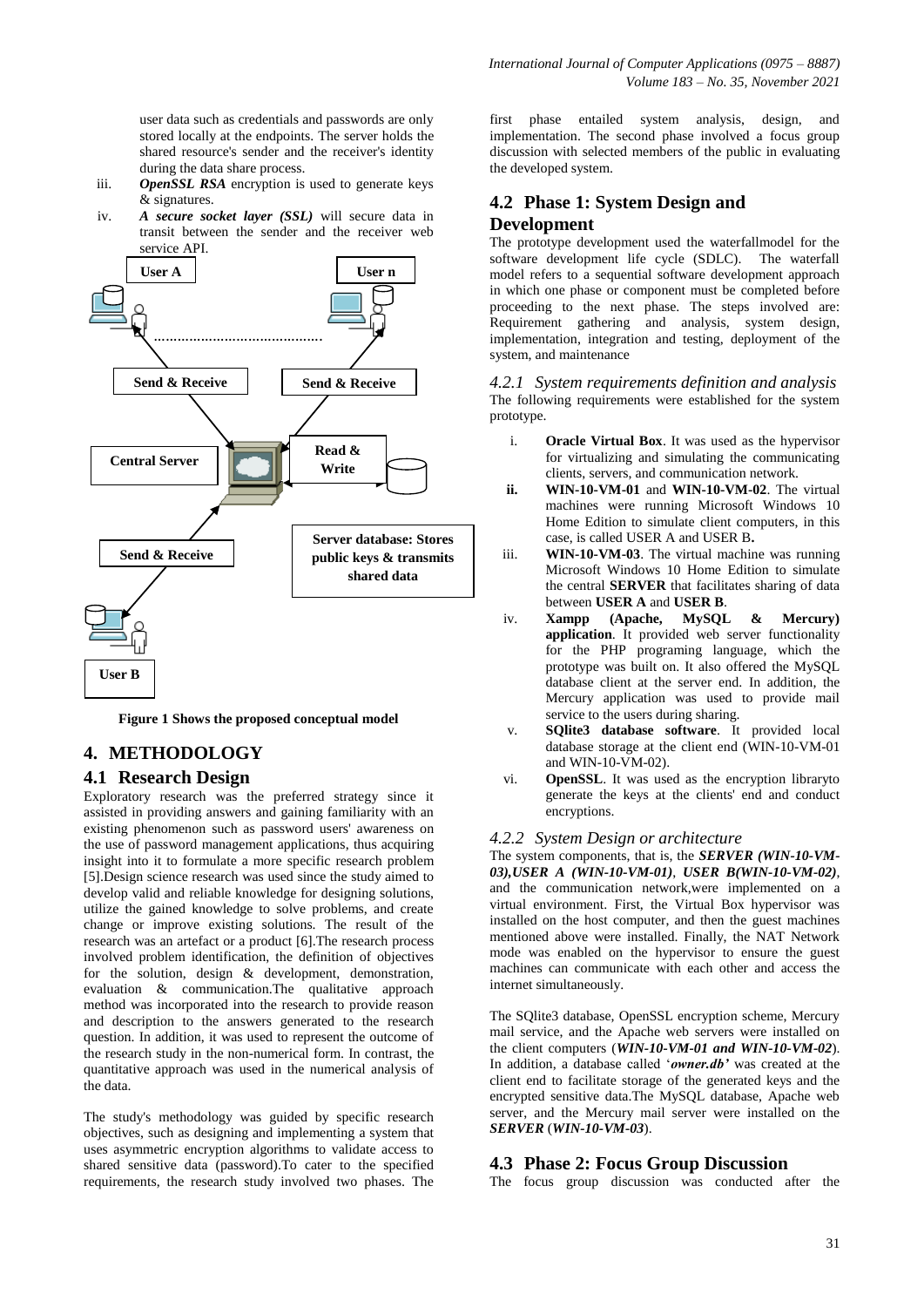development phase of the prototype to gather inputs from participants who had the opportunity to use or view the demonstration of the prototype.

### *4.3.1 Sources of data, population, and sample size*

Online focus groups assisted in selecting or handpicking a group of participants with a high probability of generating valuable data.

The group consisted of individuals who make use of password management applications as part of their daily activity. Therefore, the target sample size was set at ten respondents. A total of 9 individuals participated in the discussion and provided feedback via an interview and an online questionnaire.

### *4.3.2 Data collection*

Questionnaires were used as a tool for collecting primary data from the individuals who had the opportunity to interact with the prototype. An online form, Google form, was used to draft the questions and input fields through which respondents submitted their feedback. The form incorporated a link to the system prototype through which the focus group accessed the system for demonstration. The form was distributed to the participants via email and instant messaging applications such as WhatsApp. The online form was convenient since data formatting and interpretation are automated.

A structured and formal interview was used as the primary tool for data collection. The nature of the questions was predetermined, and it focused on the objectives of the study. No new questions were provided during the interview. Instead, the questions were sent in advance to the respondents to facilitate preparations. The data obtained from the interview was recorded on forms, and optionally, a digital form of it will be recorded on the respondent's approval.

Literary information security materials from previous studies were used to collect information on various data protection techniques for protecting different states of data.

# **5. RESULTS AND DISCUSSIONS**

# **5.1 Techniques for Protecting Data at Rest, in Motion, and Use**

# *5.1.1 Techniques for protecting data at rest*

**Disk encryption**. Refers to the encryption of the disk inside of the computer[7]. The protection is limited once the system is accessed, thus not applicable in the developed prototype.

**File-level encryption**. Symmetric or asymmetric encryption can be used to encrypt individual files. However, once the owner or receiver decrypts the document, it can be stored in unencrypted form, thus not applicable in the developed prototype[7].

**Database Encryption**. Protects data stored in the database using symmetric and asymmetric encryption[7]. Using asymmetric encryption, keys secretly owned by the owner are used to encrypt & decrypt the data. The technique was not applied in the developed prototype.

**Data level encryption**. The data or information stored can be encrypted using symmetric and asymmetric encryption to ensure confidentiality & integrity are maintained[7]. The

users' data stored in the local database will be encrypted using the public key using asymmetric encryption. A private key will be used to decrypt the data. The technique was applied in the developed prototype

### *5.1.2 Techniques for protecting data in motion*

**Data encryption.** It refers to end-to-end encryption of data before its transmission over the network.The data can be stored in its encrypted form once the transmission is complete. The receiver shall use the secret keys to decrypt the data when access is required. The technique was applied in the developed prototype.

**Tunnel / Channel encryption**. Refers to the technique of creating a secure encrypted channel over the network through which the data can be transmitted[8]. It provides robust protection during transmission only. The technique was not implemented in the proposed prototype

**SSL**. SSL encryption is used to encrypt communications between a web server & a client communication via browser[8]. It Provides robust session encryption between clients and browser communications. It was applied in the developed system to protect API communications between clients & the distribution server

### *5.1.3 Techniques for protecting data in use*

**Authentication – IAM**. It's a technique used to prove the identity of the principal accessing the data[9]. For example, digital certificates & signatures can be used to verify the identity of principals. The technique was applied in the prototype.

**Authorization – Conditional / (RBAC) tools**. Allow access to data based on the user's privilege or role in the system[9]. Access to private keys is allowed to owners only. Access to public keys is allowed to senders who have an agreement with the receiver. The technique was applied in the prototype.

# **5.2 Redefined Process Model for Storing and Sharing Passwords**

The research resulted in the process model for implementing password management applications, as shown in **[Figure 2](#page-5-0)**. The new process model is aimed at facilitating secure password sharing over the internet using symmetric cryptography.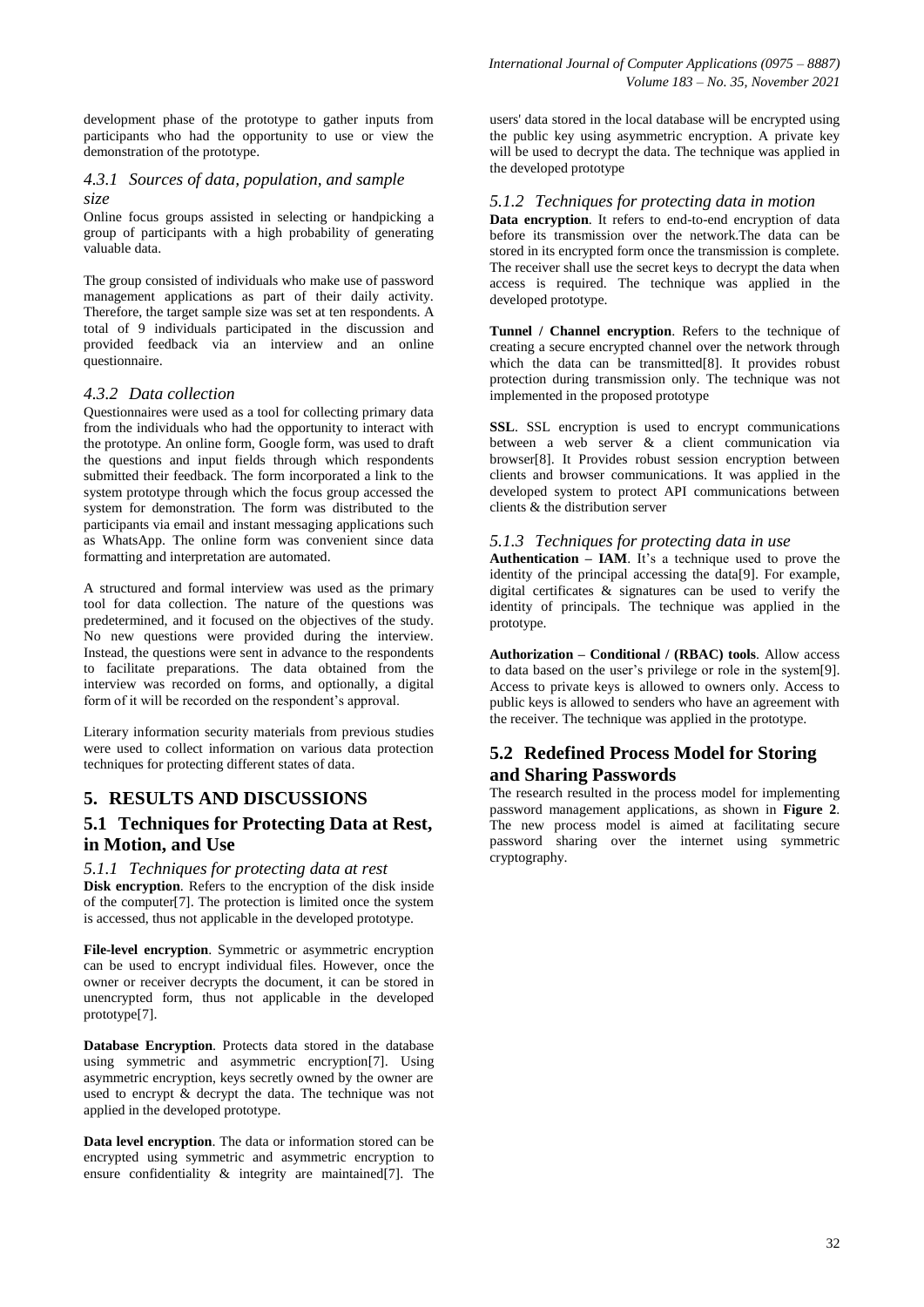

<span id="page-5-0"></span>**Figure 2 shows the redefined process model for password management applications**

### **5.3 Developed System**

#### *5.3.1 Keys generation*

During user registration, the public and the private keys were generated on the local computers *WIN-10-VM-01 and WIN-10-VM-02***.** Keys generation was achieved using the OpenSSL library. RSA asymmetric encryption was used to create the public-private pairs. The generated string was based on the SHA-512 hashing algorithm, which provides a more robust encryption string than SHA-256 used in the LastPass password management tool.

#### *5.3.2 Keys encryption and storage*

The public and the private keys are stored in the local SQlite3 database (owner.db) located at *WIN-10-VM-01 and WIN-10- VM-02.* To protect the integrity of the keys stored locally, an extra layer of encryption is provided to the keys to render them unusable if an intruder accesses the local database file. First, each of the generated keys (public and private) is split into two segments. Then, an MD5 string is generated using a combination of the user email address, password, and registered device MAC address. The generated MD5 hash is then inserted between the two split segments of the keys, and then the keys are stored in the database. This simple encryption layer invalidates the use of the keys directly unless the intruder knows the identity of the embedded string.

In addition to local storage, the public key is also pushed to the central database located at the central *SERVER (WIN-10- VM-03).* This helps in accessing the key of the receiver for encryption of the data to be sent during the share request. There is no harm if the central server is attacked since the

attacker will only get access to the public key which is used for encryption. To decrypt the shared resource, the attacker will have to attack the local database of users, which are highly distributed, and without the direct identity of their storage address across the internet.

### *5.3.3 Data protection: In local storage*

During user access to the vault (located at *WIN-10-VM-01 and WIN-10-VM-02* virtual machines), the user is prompted to for an email and password tokens. The MAC address of the device accessing the vault is extracted automatically. These tokens are used to generate the MD5 hash, which is used to embed an extra layer of encryption to the keys. In addition, the only pairs of keys stored in the local database are retrieved, and each is split into three segments. The central segment is compared to the principal authentication tokens. A match will signal successful authentication. The first and the third segments of each key are merged again, and a session of each combination is created to facilitate future encryptions and decryptions in the vault.The public key is used to encrypt all subsequent data stored in the local database, while the private key is used to carry out decryptions during access.

### *5.3.4 Data protection during transmission*

To initiate sharing of data, the sender and the receiver must first agree on the email addresses for communication. In addition, both users (*WIN-10-VM-01 and WIN-10-VM-02*) must have the applications installed on their devices. Finally, the email address should be the active registered identity in the local system.To facilitate sharing,**USER A** will invoke an API request to the server. The API will grant **USER A** access to the **USER B** public key. The key will be used to encrypt the data before it leaves the local database of **USER A** to the central **SERVER (***WIN-10-VM-03***)** for caching until **USER B** synchronizes it to his or her local database. The URL below shows the format of the REST API request.

#### [https://www.10.0.8.6/sharecenterapi/getkey.php?user=user\\_e](https://www.10.0.8.6/sharecenterapi/getkey.php?user=user_email_address) [mail\\_address](https://www.10.0.8.6/sharecenterapi/getkey.php?user=user_email_address)

For **USER B** to receive the shared data, his or her portal will automatically invoke an API request to the server to determine if there is a pending resource transmission to his/her email address. If yes, the portal will invoke a second request to the central **SERVER (***WIN-10-VM-03)* to synchronize the shared resource to the local database. Below is the format of the synchronization request.

[https://www.10.0.8.6/sharecenterapi/getresourceapi.php?recei](https://www.10.0.8.6/sharecenterapi/getresourceapi.php?receiver=user_email_address&transmission=Incomplete) [ver=user\\_email\\_address&transmission=Incomplete](https://www.10.0.8.6/sharecenterapi/getresourceapi.php?receiver=user_email_address&transmission=Incomplete)

The response to the REST API response is as shown below.

```
{
```
*"1":{*

*"resourceid":"17",*

*"name":"AKmaoeldjufehnjdmdd,,d,e,dpdep,kfjdjsksl lskskkskss/AAmdkdmdkdd22msm3oeo93u22222-umdd,d,d",*

*"data":"Kddheyeeuemm,dldl,dmdndk9383ndmdy3u 3i2922o2oi3mmfuu43i3oo3o3oo3i3u333y3893933003383883 838"*

*}*

*}*

33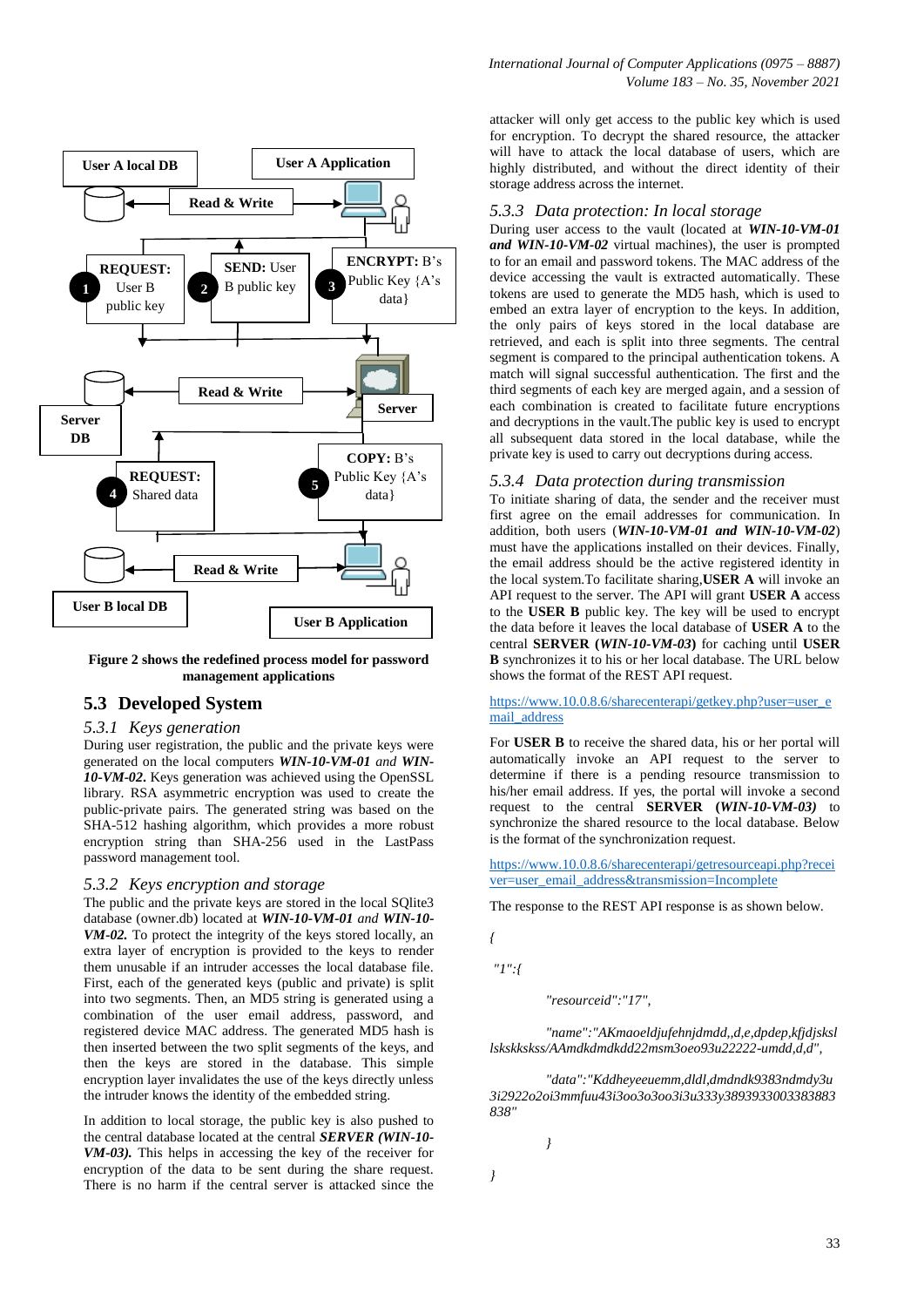Once **USER B** Gets a response from the server, he/she stores the received data into the local databases without the need for additional encryption. This is because the payload was initially encrypted using his/her public key before dispatch. Future decryptions of the received data will be performed using his/her locally stored private key.

### **5.4 Results from Focus Group Discussion**

After the prototype demonstration, users were presented with questionnaires and interviews to evaluate the developed system against the existing password management applications. Out of nine participants, eight respondents provided feedback to express their experience. The system evaluation criteria were categorized into decentralized system security, encryption, transmission technique, and availability.

In terms of decentralized security, 100% of the respondents expressed that the prototype enhances the confidentiality of their stored data. However, the confidence level for LastPass, KeePass, and Dashlane was 12.5%, 75%, and 25%, respectively. Low confidence levels in LastPass and Dashlane were due to a centralized database system of user data, public and private keys. Exposure of the central database might grant intruders with the decryption keys and possibly the encryption functions, thus compromising the confidentiality and integrity of the stored data.



#### **Figure 3 compares the decentralized security of the developed prototype against other password management applications**

Regarding the encryption process model, 100% of respondents expressed their confidence in the developed prototype. However, less than 38% expressed confidence in the other password management applications. The low confidence level in other applications was due to ease of access to the decryption keys.



#### **Figure 4 compares the encryption process model of the developed prototype against other password management applications**

Regarding the process model of transmission, 100% of respondents expressed confidence in the developed prototype. LastPass and DashLane had a confidence level of 87%. On the other hand, KeePass had a low confidence level of 50%, which was attributed to the cumbersome technique of data sharing using thumb drives.



#### **Figure 5 compares the data transmission technique of the developed prototype against other password management applications**

In terms of availability, respondents expressed their low (13%) confidence level in the developed prototype. The decentralized model does not provide means of recovery when the local database is lost or deleted. LastPass, KeePass, and DashLane had a confidence level of 100%, 12.5%, and 87.5%, respectively.



**Figure 6 compares the availability of the developed prototype against other password management applications**

### **5.5 Discussions**

The principles of cybersecurity are confidentiality, integrity, and availability. Together, they form the basis of any aspect of information security; hence considered as the main objectives for any developed information security program or solution. Whenever there is a breach, it is always certain that one of the pillars (CIA) has been compromised. Confidentiality ensures the privacy of an asset or data is limited to the authorized principals only; integrity ensures the asset or information is not tampered with; hence, it can be trusted. Lastly, availability ensures the resources are continuously running and accessible[7].

Based on the results from the developed prototype, the integrity of the data is ensured via encryption using the public key. The encryption of the information is performed while data is at rest and when it is in transit. The keys for accessing data for reading or modification are protected; hence the data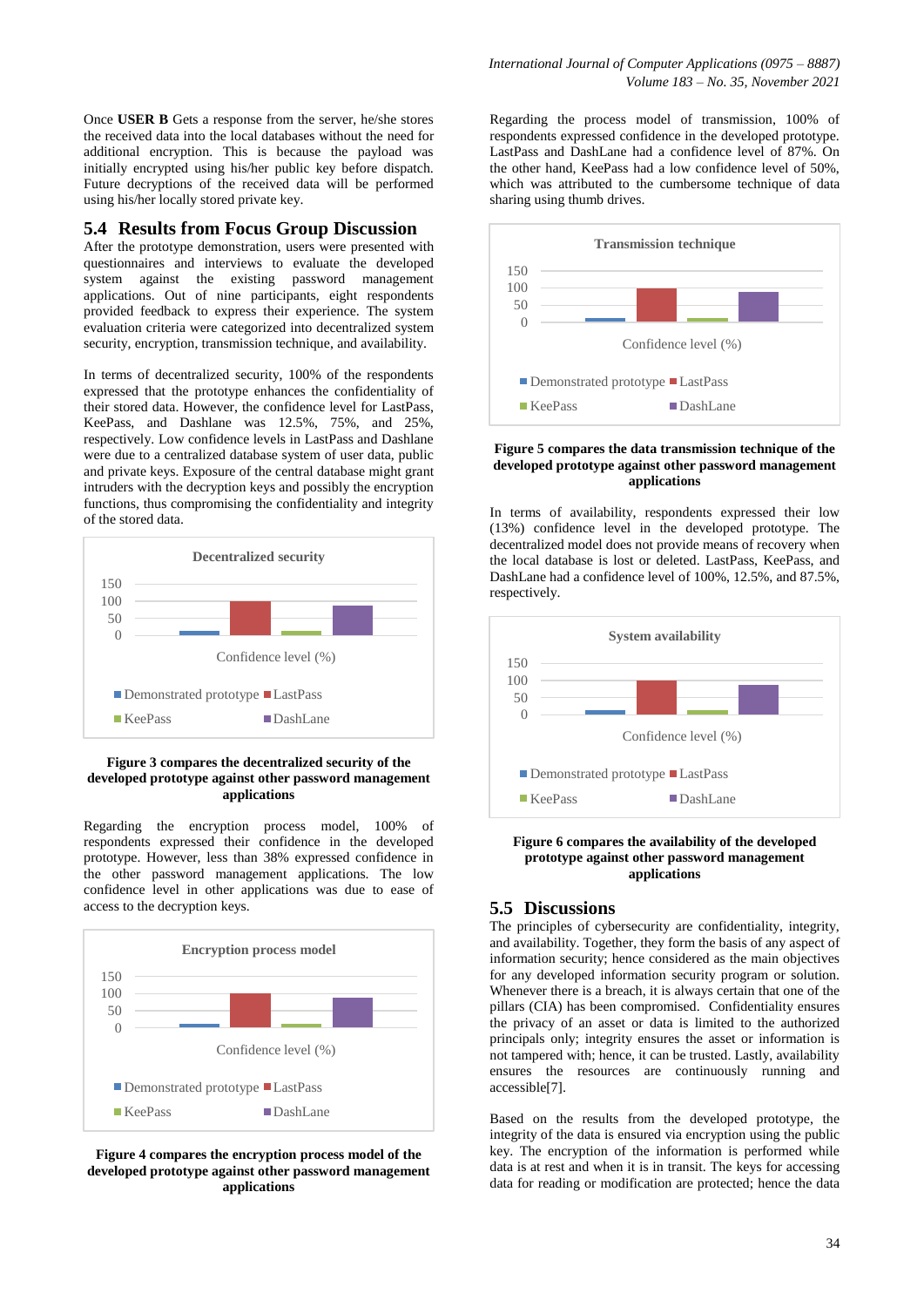can be trusted. Reviewed traditional means of sharing and storing passwords such as notebooks, emails, and text messages have no encryption; thus, the data's integrity in these techniques is compromised since information is stored and transmitted in plain text. Password management applications such as LastPass have encryption applied to the data. Still, the master password, which is used to decrypt user's data, is stored loosely in the browser application, thus giving away user's data to an intruder who might compromise its integrity. In addition, the data in LastPass is susceptible to the service provider since the decryption keys, decryption function, and the data are centralized.

The confidentiality of passwords shared using emails, text messages, and written notes is vulnerable to unauthorized access since anyone with access to the medium of sharing can read and acquire the information. However, the identity of the owner and the receiver in the developed prototype is ensured by forcing users to provide their authentication tokens, which are marched against their digital signatures. On successful authentication, the prototype's user is authorized to access their respective private keys to access their data. In LastPass, centralization and easily accessible master password lowers the level of confidentiality of data.

In terms of availability, extreme decentralization of user data and keys in the developed prototype limits user's access to their data in situations where their primary storage device is not present. On the other hand, in LastPass, the data is readily available from any of the registered locations and devices due to the centralization of data.

### **6. CONCLUSION**

Data-centric techniques such as data-level encryption, SSL encryption, authentication, and authorization were assessed and used in the developed prototype to protect data at rest, inuse, and transit. Data level encryption using a public key ensured the integrity of data during transmission and storage. SSL encryption ensured the integrity and confidentiality of data transmission between the clients and the central servers. Lastly, authentication and authorization were used to secure users' identities and permission to access data in the prototype.

Vulnerabilities such as centralized user's data and keys, easily accessible master passwords, and easily exportable user's data were some of the vulnerabilities reported in current password sharing applications. In comparison to the concept of the master password employed in the LastPass, the prototype was able to store the vault decryption keys in an encrypted format. This helped to mitigate the vulnerability of the unencrypted master password stored in the web browser plugin. In addition, the prototype completely decentralized users' data and keys from the central server, thus eliminating the single point of attack as presented in LastPass. This is important, especially when the attacker has access to or knowledge of the decryption function. Decentralization limits the attack to the locally compromised device since the endpoints are evenly distributed over the internet, and their identity is opaque. In addition, if the central server is compromised, the data and the decryption keys are missing. KeePass had a reported vulnerability whereby the data stored in the USB could be exported into CSV in a plain-text format. The system has managed to overcome the vulnerability by ensuring the keys to manage decryptions have an extra layer of encryption, thus invalidating data decryptions unless the attacker has exclusive access to the keys decryption function.

Using asymmetric cryptography and the techniques for protecting different states of data, a new process model consisting of keys generation, storage, encryption, decryption, authentication, and transmission was created, thus enhancing the security of data shared by multiple users during storage, transmission, and usage.

A prototype was developed using the combination of the redefined process model for password sharing applications and the assessed techniques for protecting different states of data, thus helping in ensuring the security of passwords as they are transmitted over the internet and in mitigating the vulnerabilities presented by some of the current password management applications.

The prototype has demonstrated the ability to implement an asymmetric algorithm that facilitates the generation of keys for encryption and decryption of data. In addition, the prototype has also been able to facilitate identity validation using a digital signature, thus satisfying objective number 3 (To apply an asymmetric encryption algorithm for generating public and private keys for encrypting and decrypting data).

Based on the system test and evaluation, the shared resources between different users were successfully encrypted at the local storage and during transmission. This represents the achievement of the primary objective, which was to create a prototype of a system that facilitates secure password sharing over the internet.

## **6.1 Limitations**

The resulting prototype from the study only covers how secure sharing of data can be facilitated online, using a webbased portal only. The email communication channel was the only medium of sensitive information sharing covered by the prototype.

## **6.2 Recommendation for Further Work**

Some of the main features of systems incorporated with keys management systems are the ability to Jointly manage keys with partners and recover keys in case the system users need to make a change or feel insecure with the old keys and signatures. I recommend future studies to improve the system with a similar goal to provide flexibility and enhance the security of the keys.

## **7. REFERENCES**

- [1] S. Standridge, "Password Management Applications and Practices," SANS Institute Information Security Reading Room, 2016.
- [2] M. Schumacher, "Security Considerations for Team Based Password Managers," SANS Institute Information security reading room, 2018.
- [3] H. Ayal, K. Tzfania, S.-H. Rony, T. Elena, U. Florina, A. Shahar and A. Dan, "Prevalence of Sharing Access Credentials in Electronic Medical Records," Healthcare Informatics Research, 2017.
- [4] Kessler, "An Overview of Cryptography," 2021. [Online]. Available: https://www.garykessler.net/library/crypto.html. [Accessed 4 June 2020].
- [5] J. O. B, Researching Information Systems and Computing, London: SAGE Publications Ltd, 2006.